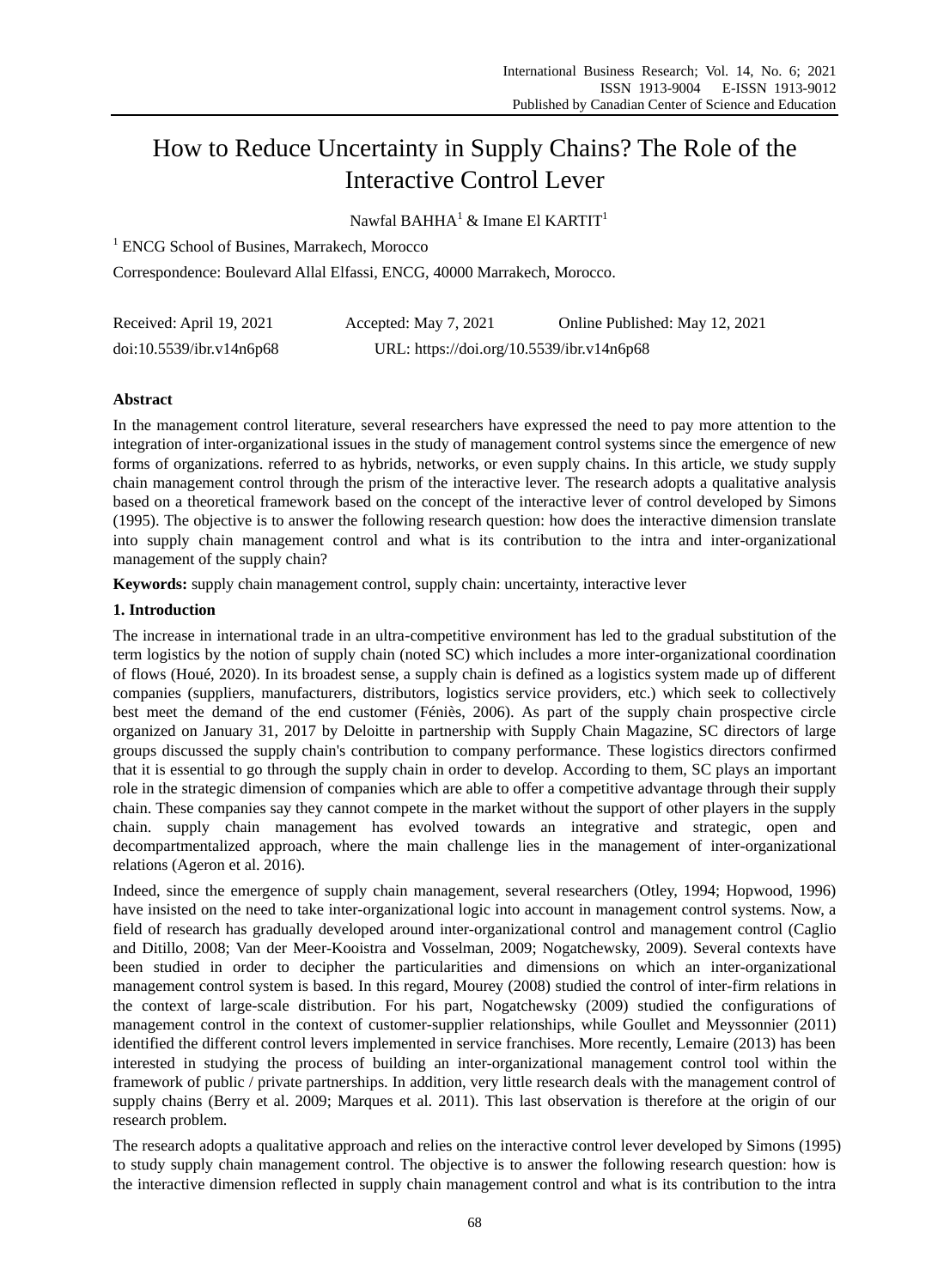and inter-organizational management of the supply chain as a context marked by uncertainty?

Our research is structured around three main axes. In the first part, devoted to the literature review, we summarize the work on uncertainty and its sources. We explain what supply chain control is and in a final section, we look at the concept of the interactive control lever and its issue in the context of supply chains. The second part returns to the chosen research methodology. Finally, in a final part, we present and discuss the research results and end with a conclusion.

## **2. Literature Review**

#### *2.1 The Supply Chain: A Context Marked by Uncertainty*

#### 2.1.1 Uncertainty in the Context of the Supply Chain

Uncertainty can be likened to a lack of information about the factors associated with a given decision, the absence of knowledge about the possible outcomes of a decision, or the inability to assign reliable probabilities of the effect. environmental factors on a decision (Desreumaux 1998, p. 114). So why the uncertainty?

Indeed, with the emergence of supply chains, the perimeter of uncertainty has widened considerably. Today it goes beyond intra-organizational boundaries to reach an inter-organizational level (Spalanzani and Evrard Samuel, 2007). Uncertainty is therefore located at all levels of a supply chain (internal, inter-organizational and external). Likewise, many researchers have been interested in studying uncertainty from a broad perspective by analyzing its dimensions in the context of supply chains (Prater et al. 2005, Gao et al. 2005, Wu and Rao. 2007, Rodrigues et al. 2008). A current of research has therefore gradually developed around "Supply chain uncertainty".

In the context of the supply chain, Koh and Tan (2006) consider that supply chain uncertainty can be defined as the inability to correctly assess the impacts of possible control actions on the behavior of the supply chain, and to implement effective control actions. For other authors (Van der Vorst and Beulens, 2002), uncertainty within supply chains refers to decision-making situations, in which the decision-maker does not know exactly what to decide on a final basis, either by lack of information in the supply chain or its environment, lack of capacity in information processing, inability to accurately predict the impact of control actions on the behavior of the supply chain, or the lack of effective control actions.

The following section details the different sources of uncertainty.

2.1.2 Sources of Uncertainty within Supply Chains

Despite the importance and wealth of research on uncertainty, its sources are sometimes difficult to identify. Abernethy and Mundy (2014) confirm this observation by specifying that "we still do not have a good understanding of the sources of uncertainty, how individuals respond to uncertainty and how organizations can design systems and processes to support managers operating in uncertain environments". In the same vein, Lepori and Bollecker (2015) underline in their research that the context of supply chains is subject to several strategic uncertainties which therefore require collecting and generating information on their sources. Among the research that has looked at this axis in the specific context of supply chains, we can cite the work of Kibli et al. (2010). These authors distinguish three types of uncertainties within a supply chain:

- "Usual" uncertainty: linked to relatively traditional data such as demand, production costs or transport time. The impact linked to this difficulty in estimating these parameters, which can be the subject of probability distributions, is considered to be relatively low.

- Uncertainty linked to "chance": relating to events having a low chance of occurring but whose consequences on the system considered are very important. This is for example the case of natural disasters such as hurricanes or earthquakes which can lead to the destruction of entities within the system considered.

- "Deep" uncertainty: it corresponds to situations for which no probability of occurrence can be assigned to the realization of different scenarios of values for one or more parameters (Lempert et al. 2006). These researchers also identified three sources of strategic uncertainty: endogenous (or internal) sources, sources related to supply chain partners (or inter-organizational) and exogenous (or environmental) sources.

Thus, in his research carried out within the Hewlett-Packard company in 2008-2009, Ruel (2013) identified several types of uncertainties linked to the supply chain environment: uncertainty linked to demand, uncertainty linked to the supply chain. 'supply, uncertainty linked to technological developments, uncertainty linked to competition, uncertainty linked to changes in regulations. Within the same framework of analysis, the work of Van der Vorst and Beulens (2002) makes it possible to distinguish eight sources of uncertainty: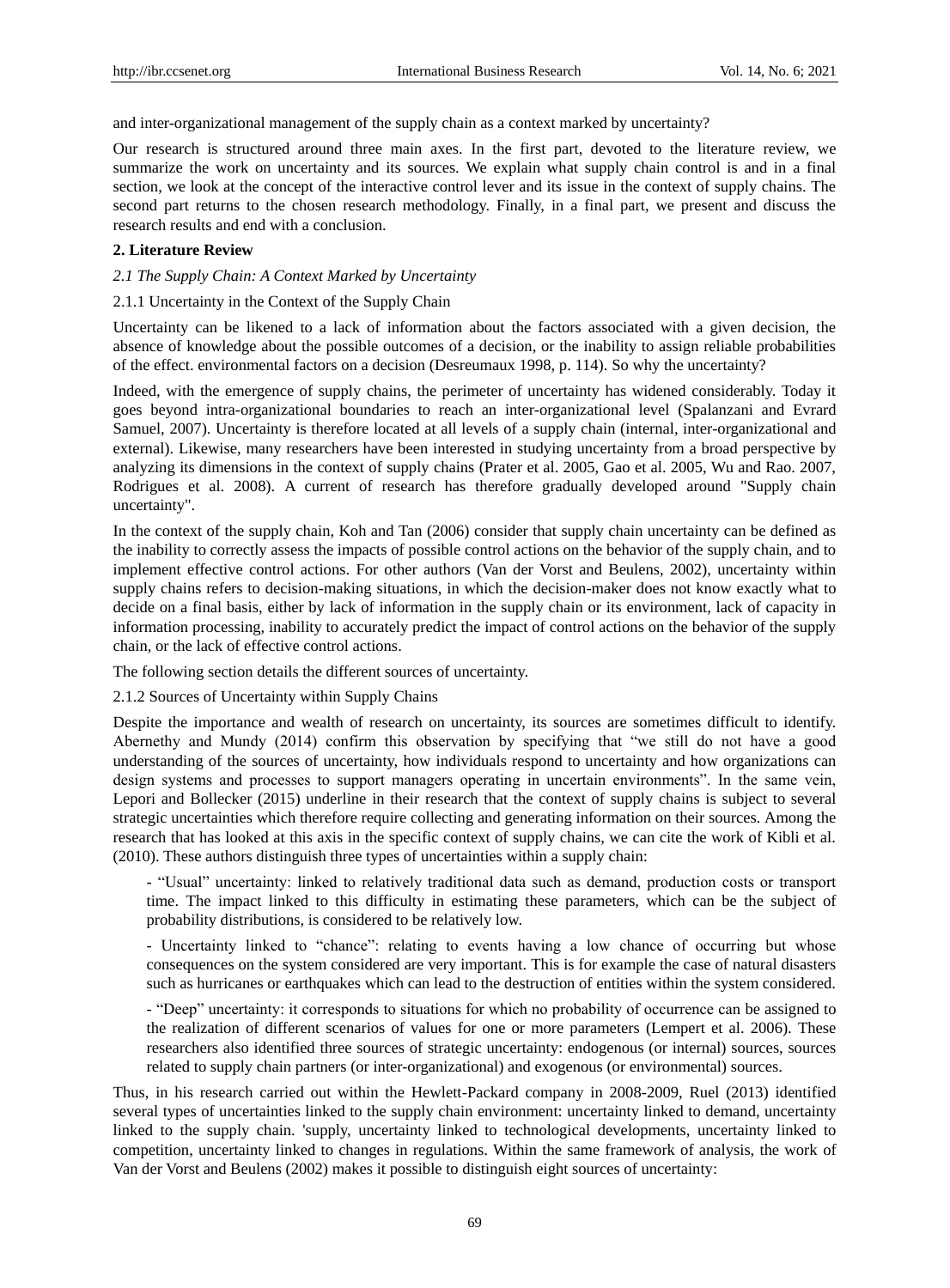- Uncertainties inherent in the supply chain: characteristics of products, demand, processes and supply.
- Uncertainties related to the configuration of the supply chain: chain infrastructure, parallel interactions, installations.
- Uncertainties related to the control structure of the supply chain: time to obtain information and the decision-making process, time to supply, production and distribution, administrative and decision-making procedures, complexity of decisions.
- Uncertainties related to supply chain information systems: data chronologies, data accuracy and applicability, information availability.
- Uncertainties related to the organizational structure of the logistics chain: authority and responsibility, human behavior.

Ultimately, we can see that supply chains evolve in a context characterized by strong strategic uncertainty. The latter can have several sources: endogenous (or internal), sources linked to supply chain partners (or inter-organizational) and exogenous (or environmental) sources. Consequently, supply chains "tend to be" critical paths "where the slightest incident can, by propagation, spill over to the end customer" (Fabbe-Costes, 2005). The management of the logistics process throughout the supply chain therefore depends on the ability of each of the actors involved to meet their commitments and, where applicable, to face risks; a failure of one of the partners or a hazard outside the process can compromise the success of the whole at any time. In such a context marked by strong strategic uncertainty, control (mastery) and interactive management and inter-organizational processes is a key factor for the performance of the supply chain. Hence the need for management control adapted to the supply chain.

## *2.2 Towards Supply Chain Management Control*

Analysis of the various work carried out on supply chain management control shows that there is no clear and precise definition of what a supply chain management control system is. In fact, most of the research has focused on instrumental aspects, management control tools and the main steering axes around the management of costs, flows (physical, information and financial) and logistics and supply performance. chain. However, the research conducted by Horch (2009) is more comprehensive since it focuses on several aspects of the supply chain; at the same time instrumental, organizational and functional. Indeed, this research consists of analyzing the management control systems of global supply chains, focusing more particularly on large German groups.

Horch (2009) defines a supply chain management control system as a set of institutional, functional and instrumental elements that support supply chain management in the management and control of inter-organizational physical, information and financial flows with the different parties involved in the supply chain.

- By institutional elements, the author refers to the organizational structure of the supply chain and its management control. It specifies in this sense that "Supply Chain structures, especially on the management control level, require the adoption of new organizational solutions, especially with regard to integration and collaboration (…). The organizational structure shall consider the special role and status of interdependent departments and firms which are responsible for the supply chain management control "
- By functional elements, the author refers to the different modes of intra and inter-organizational coordination set up to facilitate the exchange and sharing of information between the different units involved in supply chain management control.
- By instrumental elements, the author cites various tools or techniques developed in the management control literature. In this sense, he specifies that "firms must extend their focus to systems that measure overall supply chain performance. This requires comprehensive costing, budgeting.

Supply chain management control should be considered as a system that includes different subsystems encompassing functional, institutional and instrumental aspects to support supply chain management in the planning, evaluation and management of processes and flows between the different actors at internal and external levels of the supply chain. It is therefore necessary to work in collaboration and in transversality in the control of the management of the supply chain.

To this end, the "multi-level" scope of supply chain management control depends on the degree of integration of the inter-organizational dimension. In this regard, three main levels of supply chain management control have been highlighted, as shown in the table below.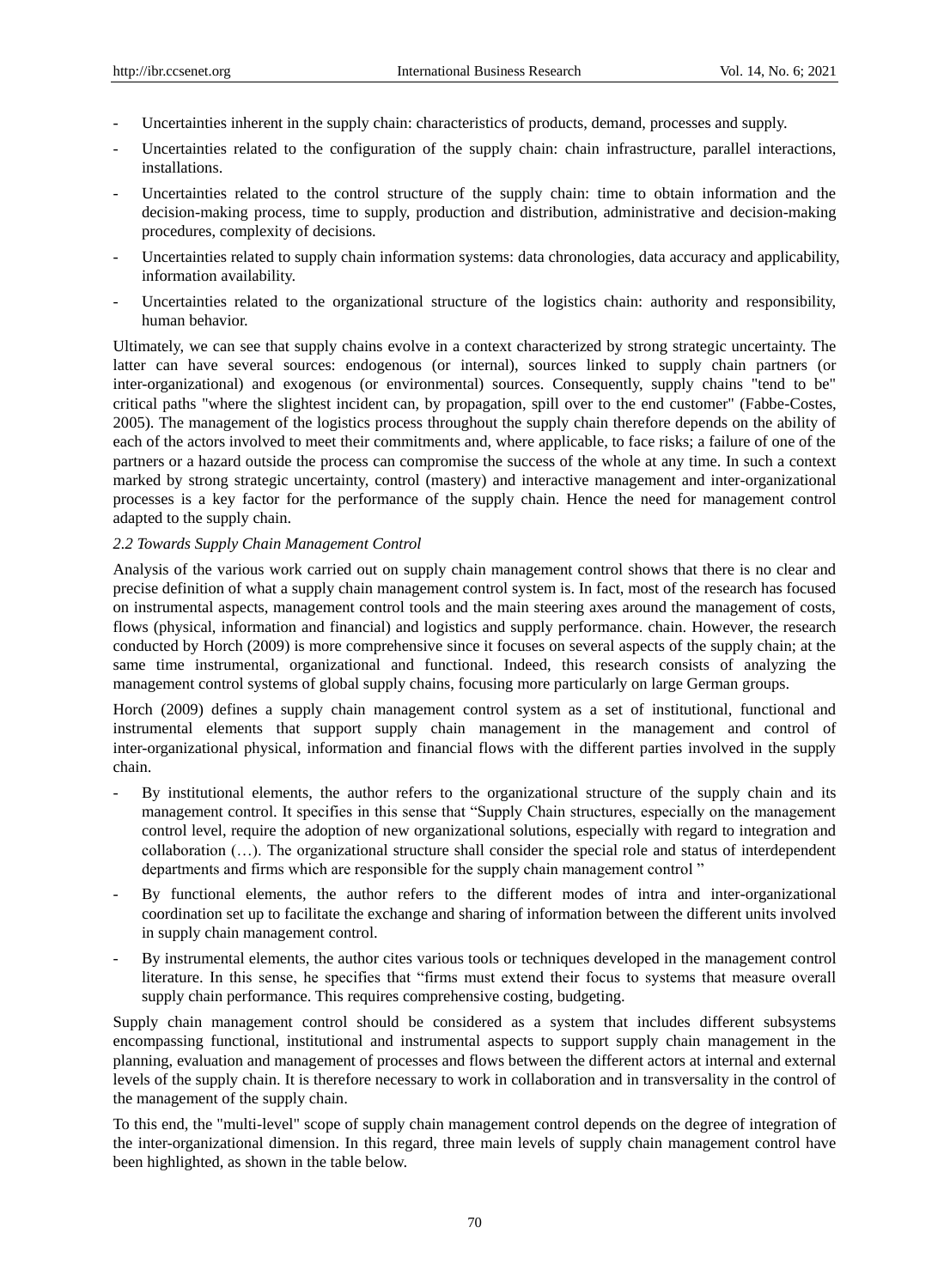|                             | <b>Low level</b>                           | <b>Average level</b>         | <b>High level</b>                 |
|-----------------------------|--------------------------------------------|------------------------------|-----------------------------------|
| <b>Inter-organizational</b> | No team at inter-organizational            | Inter-organisational         | Collaborative control unit for    |
| teams                       | level                                      | teams in some cases          | supply chain management with      |
|                             |                                            |                              | inter-organisational<br>permanent |
|                             |                                            |                              | teams                             |
| chain<br><b>Supply</b>      | Leadership through a centralized           | Leadership<br>through a      | Division of the leadership role   |
| management<br>control       | unit with a top-down approach              | centralized unit with a      | internally as well as between     |
| -leadership                 |                                            | top-down approach            | some supply chain partners        |
| Cooperation in supply       | of<br>N <sub>o</sub><br>direct<br>exchange | Collaboration<br>$_{\rm on}$ | High level of collaboration and   |
| chain<br>management         | information<br>between<br>supply           | information exchange at      | exchange of all supply chain      |
| control                     | chain partners and less effort in          | the operational level        | information                       |
|                             | collaboration activities                   |                              |                                   |

**Source** : Adapted from Horch (2009)

In summary, we can retain three characteristic dimensions of a supply chain management control system: the multi-level dimension which refers to the levels of intra and inter-organizational management; the multi-actor dimension which refers to the multiplicity and variety of actors belonging to the same supply chain; and the instrumental dimension which refers to management control tools which must be adapted to the specificities of the supply chain. It is based on two management axes: intra and inter-organizational management of logistics flows (physical, information and financial): and management of the operational and financial performance of the supply chain.The implementation of such a supply chain management control system requires strong inter-functional and inter-organizational collaboration based on exchange and interactivity.

## *2.3 The Issue of the Interactive Dimension in Supply Chain Management Control Systems*

The conceptual framework developed by Simon is widely used in the management control literature. Several researchers have been inspired by this theoretical framework and have shown its relevance to explain the relationships between control and strategy mainly in intra-organizational contexts (Berland et al. 2016). In fact, Simons (1995) distinguishes four control levers making it possible to highlight the interactions between strategic steering and management control: delimitation systems, belief systems, diagnostic control systems and interactive control systems. . Each of these levers plays a role with respect to a parameter of strategic management, both in the sense of the implementation of the strategy internally and the control of its relevance externally.

- The delimitation system: regulates risk-taking and plays a binding, limiting role in the search for new opportunities. This system sets limits on certain areas of management, but does not prevent all creativity and innovation.
- The belief system: formal and informal controls fundamental values and guides the search for new opportunities in an uncertain environment.
- The diagnostic control system: focuses on performance deviations from clearly pre-identified objectives; it is based on a relatively stabilized performance measurement system. This control is akin to cybernetic control of a closed system; the organization would not be subject to turbulence in its environment.
- The interactive control system: addresses the strategic areas of uncertainty identified by the leaders. It is not the nature of the formal control system that inscribes it in diagnostic control or in interactive control, but the way in which it is mobilized for decision-making by managers. This control requires intensive use by both top managers and operational staff, regular debates during management points and meetings and a particular focus on strategic uncertainties.

Indeed, the interactive lever constitutes a relevant framework for studying supply chain management control, in view of the strategic uncertainty that characterizes supply chains but also because of its multi-level and multi-actor dimensions, which require transversal management. processes and consequently generates interactions between different actors at both intra-organizational and inter-organizational level.

In the same sense, the supply chain considered as an interactive matrix platform (Fiore, 2014), links the horizontal and vertical performance management. It constantly requires new forms of coordination between company directors and operational managers. As a result, the management of supply chain flows cannot be ensured in a linear and unidirectional manner. The alignment of interests between different actors seeking to have their visions accepted supposes exchange and negotiation, it also sometimes supposes modification or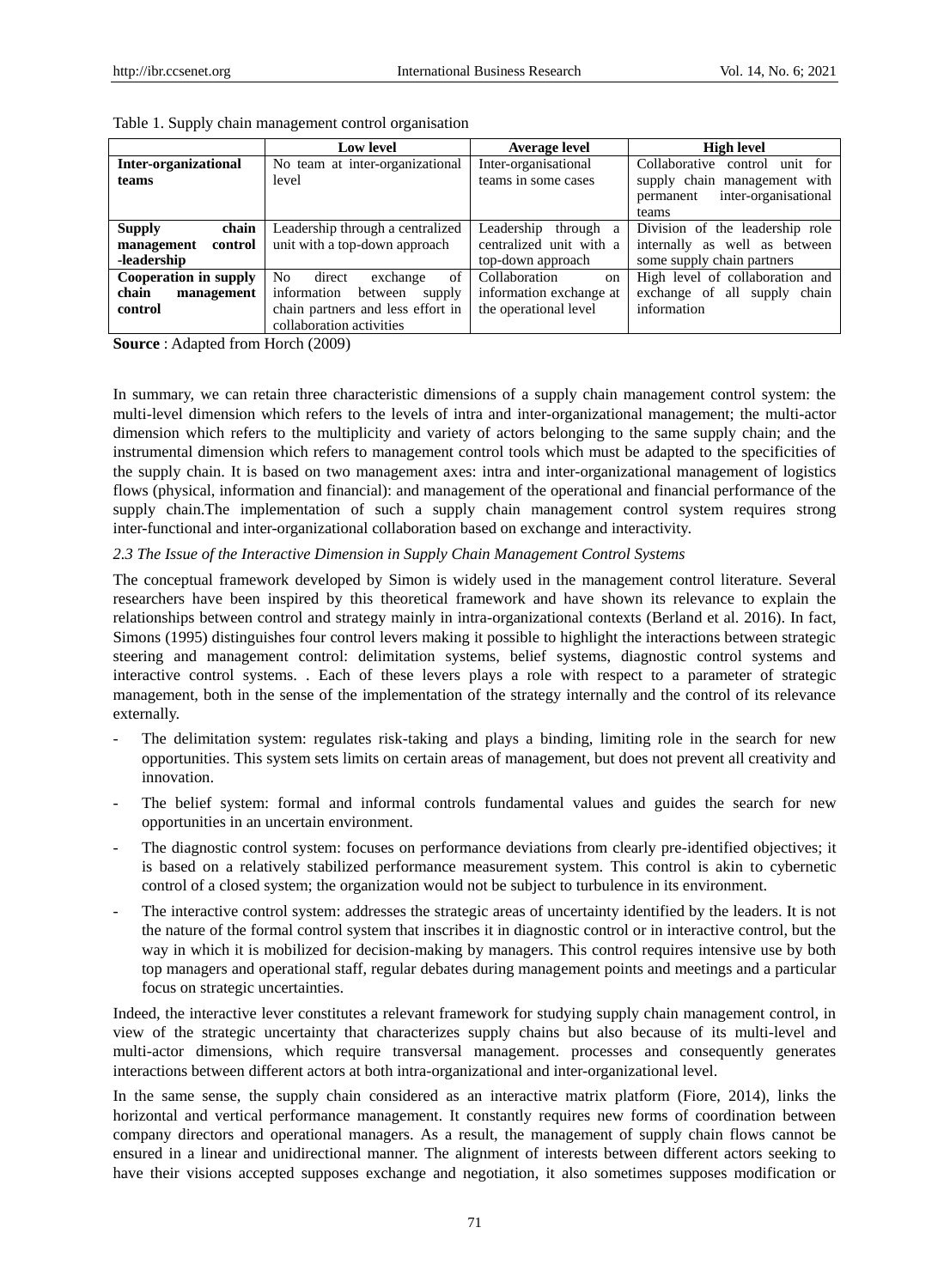adaptation of management control systems. It therefore seems important to provide formal and informal spaces for discussion relating to management control systems and contributing to the flexibility of the articulation between internal and inter-organizational management control systems.

#### **3. Method**

Due to the exploratory nature of our research problem and the scarcity of work that is interested in it, the qualitative approach has naturally emerged as the most relevant approach for studying supply chain management control. The collection of qualitative data was mainly carried out through semi-structured individual interviews. Qualitative data make it possible to grasp and contextualize the way in which individuals live, represent themselves and explain their experiences (Miles and Huberman, 2003). They also allow new situations to emerge which had not been envisaged a priori by the researcher and thus enrich interpretations of reality.

The research methodology (see figure 1) is marked by three main stages. In a first step, we carried out an exploratory study on professional socio-digital networks by studying the profile descriptions (one to two pages) of 50 supply chain management controllers in France in different sectors of activity. (secondary data). In a second step, we conducted expert interviews with teacher-researchers in management control and members of the DFCG (secondary and primary data). In the third step, we carried out semi-structured interviews with key informants directly involved in supply chain management control: supply chain management controllers and supply chain managers.

## **4. Results and Discussion**

Taking into account the two multi-level and multi-actor dimensions of the supply chain, we have observed that the interactive lever of supply chain management control manifests itself through a dual intra-organizational (vertical and horizontal) and inter-organizational interactivity. (external). In this sense, the results of our research show that supply chain management control promotes communication, discussion and exchange at different levels: between senior managers (general management, financial management); middle managers (logistics director, supply chain director, sales director, supply chain management control director, etc.); middle managers (supply chain managers, logistics management controllers, purchasing management controllers, etc.); and operational (supply manager, transporters, etc.). The two forms of interactivity are complementary. However, they differ in relation to the actors involved in them, in relation to the objectives but also in relation to the exchange mechanisms (formal and informal put in place).

We have chosen to present the results punctuated from time to time by illustrative verbatim. Although practice tends to append them, we have found it necessary and more informative to display them in the body of the text in order to make the connection between theory and practice through the speech of key informants.

*4.1 Interactive Lever of Control: Towards a Dual Intra-Organizational and Inter-Organizational Interactivity*

4.1.1 Forms of Intra-Organizational Interactivity of the CGSC

*Internal actors involved in the CGSC*

We first present the main "internal" players involved in supply chain management control and with whom the supply chain management controller interacts. We made this choice to analyze the interactivity from the supply chain management controller which is located at the interface between the two levels of strategic and operational management. As the verbatim below illustrate, some respondents pointed out that this dual strategic and operational positioning of supply chain management control allowed them to have an overview of the supply chain. It has also contributed to the evolution of their field of piloting.

"I started out as a supply chain management controller and today I am responsible for the supply chain. So I have an overview on the different areas"RCGSC-E14

This vision is in line with the point of view of Bouquin and Fiol (2006) who indicate that "management control is torn between its component which serves general management (a financial approach) and that which regulates" the field "and its processes.

The advantage of supply chain management control is also that it leads to this interactivity. (...) a supply chain management controller will release a lot of data, a lot of indicators that constitute our work elements ie. that we have to meet a lot with all the members of the supply chain. »RCGSC-E14

Analysis of the data shows that the latter interacts with actors who are located at different hierarchical levels. First, there are senior executives, including general management, financial management and supply chain management, who deal with financial and strategic supply chain issues. In this regard, a supply chain management that we interviewed attests that the supply chain management controller is involved in strategic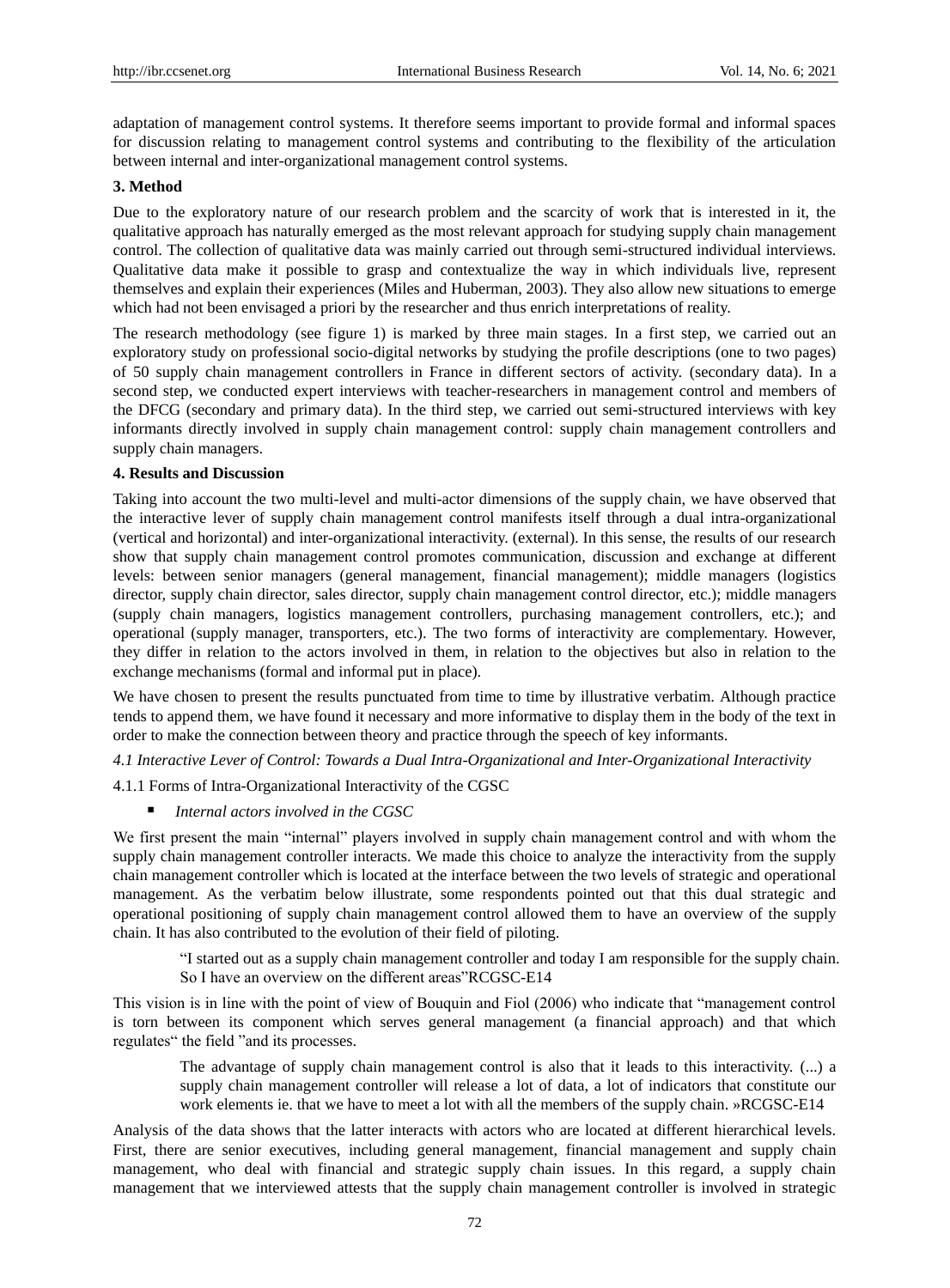decision-making and is part of the management committee.

The supply chain management controller is part of the management committee, all strategic subjects are discussed and are defined with management controllers even in the quotations, he is involved in the budgets that are defined at the end of the year. He is strongly involved, he brings us help and we need the management controller because without management control, we cannot measure the costs and consequently we cannot control them, we cannot measure our margins, we cannot define our selling prices correctly. SCM-E18

Then, middle managers and operational staff belonging to different functions or professions and who are more involved in operational and transversal issues (inter-functions and inter-professions) of the supply chain.

This first category of intra-organizational interactivity therefore takes two forms: a first vertical interactivity and a second horizontal interactivity.

*Vertical interactivity with senior executives*

As we have just presented, the first level of interactivity is more oriented towards the strategic and financial management of the supply chain. Indeed, issues related to supply chain management control are, first of all, monitored by top management (general management, head office, regional directors, etc.) and the main managers involved in the management of the supply chain at strategic level (logistics directors, supply chain directors, logistics platform directors, plant directors, etc.). These different actors, during monthly, quarterly or annual meetings, discuss and discuss together on the financial and non-financial performance of their supply chain and take strategic decisions to improve its functioning and its intra and inter-organizational management. They also discuss major logistics projects and their profitability, in particular to integrate a new supplier, adopt a new delivery method, etc.

As part of these meetings or what the interviewees call "Performance Business Reviews", the supply chain management controllers are required to take stock of the results obtained (reporting) and discuss avenues for improvement. Thanks to the discussions that take place, new ideas appear and promote the emergence of new strategic directions for the supply chain.

 *Regular horizontal interactivity (transversal and inter-business) with directors and managers at intermediate decision-making levels*

In supply chain management control, the interactive control lever is not limited to only vertical exchanges between senior executives and managers or intermediary executives. Vertical interactivity is supplemented by frequent exchanges between intermediate managers (supply chain managers, supply chain management controllers, service directors, etc.) and with operational staff or operators who are closer to the field. In this sense, supply chain management controllers and supply chain managers play a central role in articulating the two strategic and operational levels. The objectives of horizontal interactivity consist mainly in seeking causal links between operational performance and financial performance by approaching operational units in order to support them in the management of their activities. To this end, meetings are organized at different rates: daily, weekly and monthly, as the following comments illustrate:

"In supply chain management control, we find the elements of interface management. What is specific to the supply chain is more to adapt its discourse to operational staff. It's more complicated to work between buyers, logisticians, production engineers, it's certainly not quite the same rhetoric, so you have to know how to adapt. »RCGSC-E15

"Absolutely, the interaction is different if you will because we go around the table so the interaction with the profession is a little different. For example, we organize weekly meetings, we discuss operational indicators, while with the finance department we will be more involved in the production of financial indicators. The operational part will be within the supply chain department. »CGSC-E1

"In the supply chain, my team is divided into different themes, first there is a purchasing management controller, a transport and customs management controller, a logistics management controller and a stock management controller. »RCGSC-E10

"My role is just to lead these meetings, each operator suggests things, we brainstorm, and they have defined indicators that they measure every day and we lead meetings every morning (...). Today it is a group dynamic at the platform level and at the warehouse level. After me I consolidate and I have more macro indicators that allow better management of all activity as a whole and with a global vision of customers, suppliers and the entire chain. »SCM-E18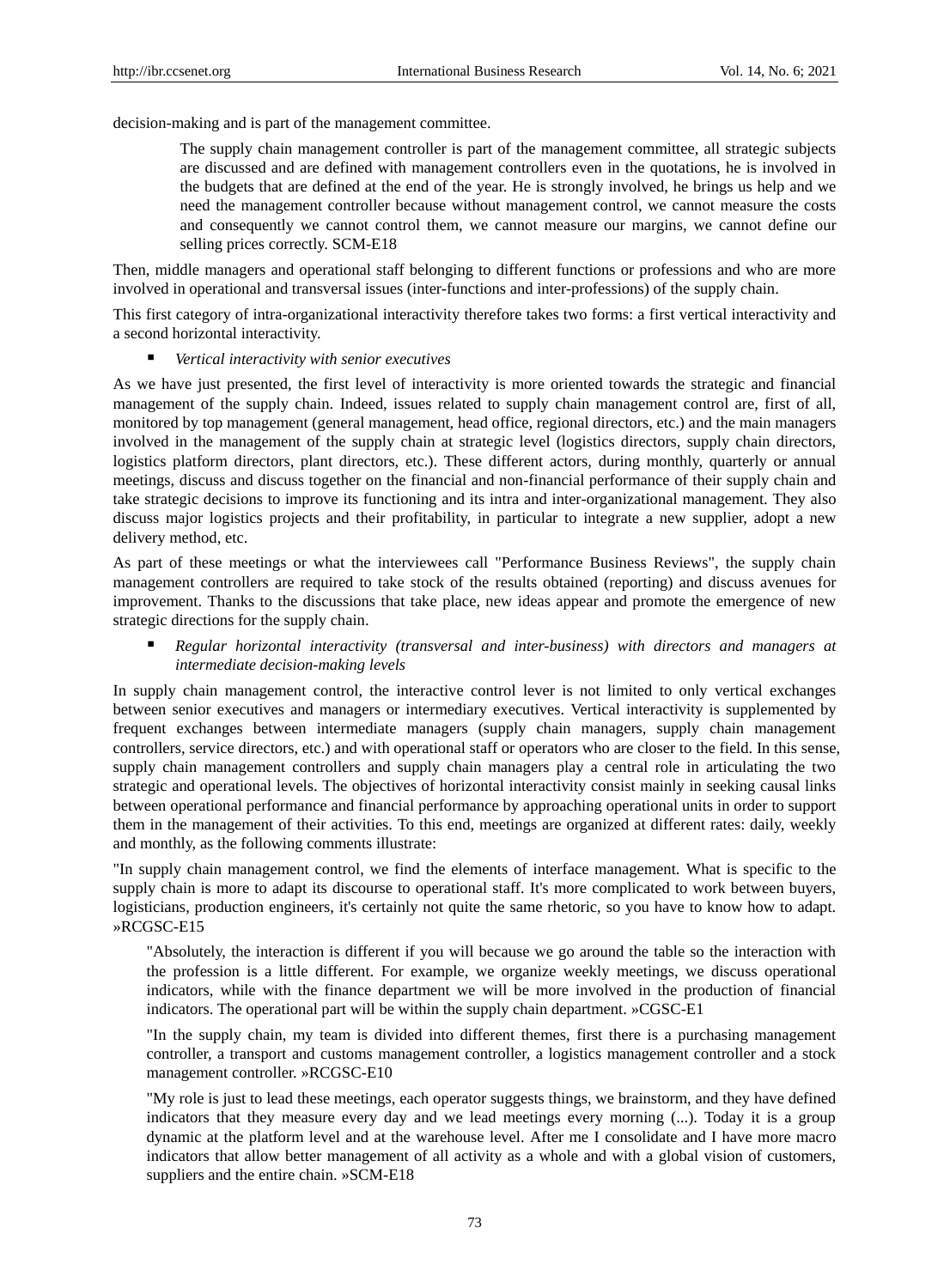The transversal nature of the interactive lever of supply chain management control systems is highlighted by the remarks summarized in the table below. The latter presents the main players involved with supply chain management controllers in this type of horizontal and transversal interactivity as well as its objectives and exchange mechanisms. We also specify that the results revealed the existence of a strong interactivity between supply chain managers and supply chain management controllers. Intra-organizational interactivity manifests itself in meetings organized on a daily, weekly or monthly basis by middle managers and operational staff involved in supply chain management. Given the diversity of these exchanges and their frequency, intra-organizational interactivity can be described as strong. The closer you get to the field, the more frequent the monitoring becomes.

"It's a lot of meetings, it's a minimum of one meeting per week with all the players in our company, it's all department managers meet once a week to discuss all these topics. It looks much easier when there are larger or more complicated projects we can go from 3 to 4 meetings per week. »RCGSC-14

"There are monthly meetings with the sales directors who will confirm the needs and afterwards the needs are revalidated in duo in the machine according to what will tell us both the sales directors and the marketing directors, so there is a monthly meeting with sales directors, marketing directors, general management, planners and logistics management. »DL-E3

"We piloted the supply chain on a weekly basis, ie every week we held update meetings to follow up on the proposed corrective actions. »CGL-E19

"I like to apply the dynamics of project management to my teams in order to seek continuous improvement in results, processes and organizations. »CGSC

As illustrated by the words of a logistics director, to facilitate intra-organizational interactivity and promote exchanges and the emergence of new ideas, several exchange mechanisms are favored, in particular "group expert processes", continuous improvement, the "Teams Boards":

"There are tools that will favor this transversality and this transparency, transparency in meetings with the use of" Team Boards ", everyone will express their progress, their difficulties in a common way and this is done at all levels: at at the level of the finance department, at the level of the supply chain department, etc. We will work on the continuous improvement workshops, and we will put all the people, and when there is a recurring problem that occurs, the different actors of the company involved we will put them together and we go after points of continuous improvement, therefore, these are the two tools that we use to decompartmentalize ourselves. We will also promote that everyone can contribute ideas; for example someone in the warehouse who will give an idea for marketing, etc. So we will promote exchanges by rewarding ideas. »DL-E3

"We have what we call 'expert group processes'. Every quarter, we bring together people from the factories and the supply chain who will talk about their issues and the improvements that can be made either in terms of visibility or in terms of efficiency. »DL-E3

As we have just seen, the interactive lever of supply chain management control does not only take place vertically (between senior managers and their subordinates). Our results show, in accordance with the literature (Gautier, 2000; Berland and Presiaux, 2008; Renaud, 2009), that vertical interactivity is complemented by transversal interactivity between executives and middle managers (supply chain managers, supply chain managers, supply chain controllers). chain, sales managers, purchasing managers, etc.) and operational staff (inventory managers, carriers, handlers, forklift operators, etc.).

It is in this transversality, as Loing et al. (2003), that the main sources of performance improvement lie, especially as at this level, the frequency of monitoring and exchanges intensifies. This dual vertical and transversal interactivity, as mentioned by the interviewees, promotes collective learning in the management of logistics flows in the supply chain and the emergence of new ideas and solutions to improve the operational and ultimately financial performance of the supply chain. chain.

In addition to vertical and transversal interactivity, empirical results show that there is also a form of interactivity that we qualify as inter-organizational. In fact, interactivity is first reinforced internally between executives, managers and other departments, then complemented by interactivity at a broader and external level with suppliers, distributors and customers. In the following paragraph, we present how inter-organizational or external interactivity manifests and translates into supply chain management control.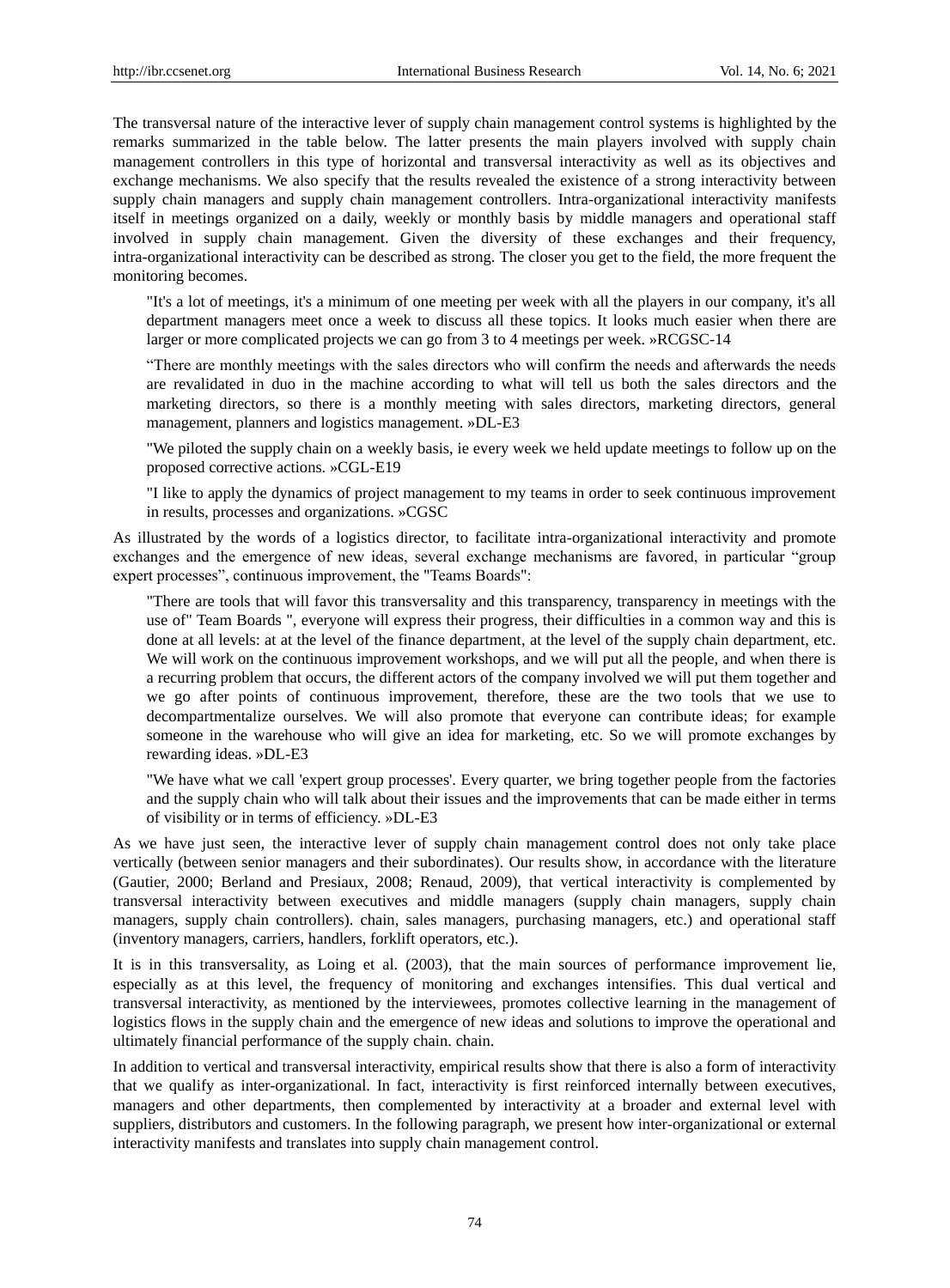### **5. Conclusion**

## *Theoretical contributions*

The first theoretical contribution lies not only in the description of management control within logistics chains, but also in a more detailed understanding of the concept itself of CGSC. The second theoretical contribution lies in the analysis of management controls in a reticular context, marked primarily by the implementation of an interactive logic involving several actors who must learn to coordinate as well as possible. Indeed, the literature has long focused on an intra-organizational approach to control. While intern-organizational relationships have been the subject of several studies, very few studies have looked at management control within the supply chain.

In fact, in the speeches of the various respondents, the key concepts on the interactive lever of control such as exchange, dialogue, discussion, interaction, were omnipresent. This confirms the importance of the interactive lever in supply chain management control. Due to its multi-level and multi-actor nature, the management of the supply chain requires numerous exchanges or confrontations of ideas between several actors, both internally and externally. These players, managers, management controllers, supply chain managers, logistics directors, operational managers are more numerous and diverse as the logic of management and the scope of supply chain management control is disseminated at different intra and inter levels. -organization of the supply chain. In this regard, we have identified two types of complementary interactivity to ensure the management of intra and inter-organizational flows of the supply chain and to promote the emergence of new solutions or opportunities.

The first theoretical contribution lies not only in the description of management control within logistics chains, but also in a more detailed understanding of the concept itself of CGSC. The second theoretical contribution lies in the analysis of management controls in a reticular context, marked primarily by the implementation of an interactive logic involving several actors who must learn to coordinate as well as possible. Indeed, the literature has long focused on an intra-organizational approach to control. While intern-organizational relationships have been the subject of several studies, very few studies have looked at management control within the supply chain.

A first intra-organizational interactivity oriented towards the strategic steering (interactions between top management and middle management) and operational (interactions between middle management and operational staff) of flows at the level of the internal supply chain. Intra-organizational interactivity is therefore both vertical and horizontal. The main exchange mechanisms cited by respondents are face-to-face meetings. These can be organized at several times (weekly, monthly, quarterly, or annually) and at different levels of the organization. Other devices were mentioned by respondents such as continuous improvement workshops, "process group experts", "controlling school", etc.

A second inter-organizational interactivity is important to complete the first intra-organizational interactivity and therefore to better understand the inter-organizational constraints of the supply chain. Inter-organizational interactivity is more oriented towards inter-organizational or external management of the supply chain.

To facilitate inter-organizational interactivity with external players in the supply chain, several exchange mechanisms are favored, in particular face-to-face meetings around a table, videoconferences, telephone or Skype calls, or physical presence of one or more representatives with an external actor in the supply chain.

*Managerial contributions*

The main contribution of the article lies in the highlighting of the interactive lever in the understanding and analysis of the dimensions of the CGSC marked by the preponderance of uncertainty, which in our eyes constitutes a useful opening for the understanding of the supply chain. contemporary chains in various industries.

*Limits and perspectives*

The main limitation of this work is that it has focused in the empirical part on two players in the supply chain, yet the latter is more reticular and more extensive. In future research, there is a need for in-depth case studies by analyzing the perspectives of several stakeholders. Thus, it will certainly help to have a more complete picture of the supply chain.

In addition, it would be interesting to carry out comparative studies in the contexts of different supply chains. We believe that the agro-food sector would be different from that of the automobile or the aeronautics in the sense that the degree of uncertainty would be distinct. Indeed, a sector marked by few players would be less uncertain than one marked by the scope of participants (automotive).

## **References**

Ageron, B., Carbone, V., & Lavastre, O. (2016). *Les grands auteurs en logistique et Supply Chain Management.*  Éditions EMS.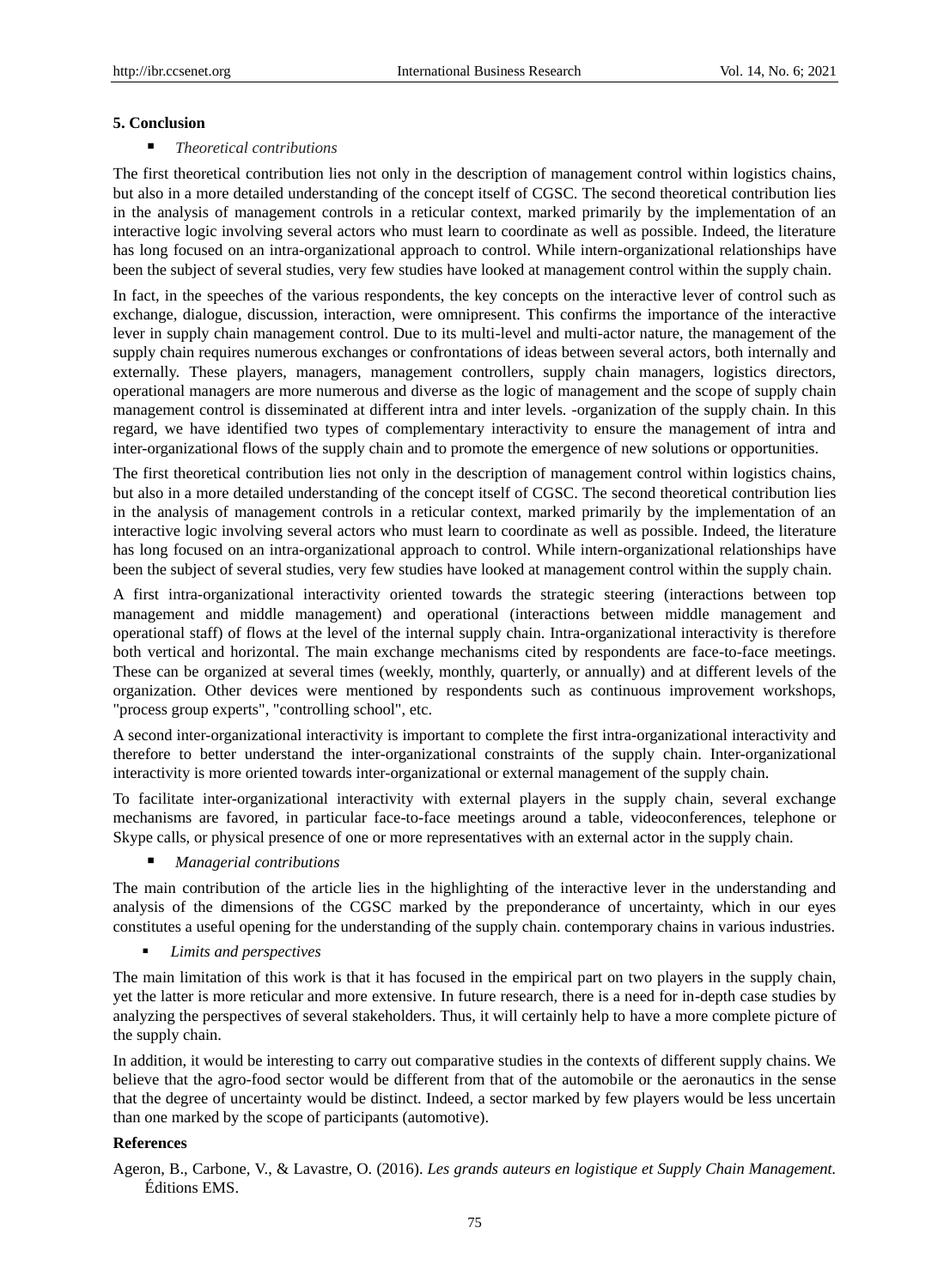- Bahha, N. (2016). *La satisfaction de la relation fournisseur de marque de distributeur (MDD)-distributeur: explication par le prisme de la proximité*(Doctoral dissertation, Aix-Marseille).
- Bahou, O., N, Bahha, I, & El Kartit. (2021). *La gestion des conteneurs endommagés dans un terminal à conteneur: quels apports de la digitalisation ?* 5 ème conférence internationale PROLOG, Nantes, France.
- Berland, N., & Persiaux, F. (2008). Le contrôle des projets d'innovation de haute technologie. *Comptabilité-Contrôle-Audit, 14*(2), 75-106. https://doi.org/10.3917/cca.142.0075
- Berland, N., Deville, A., Piot, C., & Capkun, V. (2016). 20 ans de publications en CCA… et des projets pour encore 20 ans !. *Comptabilité-Contrôle-Audit, 22*(1), 7-26. https://doi.org/10.3917/cca.221.0007
- Berry, A. J., Coad, A. F., Harris, E. P., Otley, D. T., & Stringer, C. (2009). Emerging themes in management control: A review of recent literature. *The British Accounting Review, 41*(1), 2-20. https://doi.org/10.1016/j.bar.2008.09.001
- Bouquin, H., & Fiol, M. (2007). *Le contrôle de gestion: repères perdus, espaces à retrouver. In « comptabilité et environnement »*(pp. CD-Rom).
- Caglio, A., & Ditillo, A. (2008). A review and discussion of management control in inter-firm relationships: Achievements and future directions. *Accounting, Organizations and Society, 33*(7), 865-898. https://doi.org/10.1016/j.aos.2008.08.001
- Deschenaux, F. (2007). *Guide d'introduction. Les cahiers pédagogiques de l'Association pour la recherche qualitative.*
- Fabbe-Costes, N. (2007). *La gestion des chaînes logistiques multi-acteurs: les dimensions organisationnelles d'une gestion lean et agile. La gestion de la chaîne logistique multi-acteur: perspective stratégique, Grenoble : PUG.*
- Féniès, P. (2006). *Une méthodologie de modélisation par processus multiples et incrémentiels: application pour l'évaluation des performances de la Supply Chain.* Doctorat en Sciences de gestion, Clermont-Ferrand : Université Blaise Pascal-Clermont-Ferrand II.
- Fiore, C. (2014). *Les nécessaires mutations du Contrôle de Gestion au travers du Management coût-qualité-délai : Vers le Pilotage des Performances ?* Les Dossiers de Recherche en Economie et Gestion, DOREG. https://doi.org/10.12816/0030885
- Gao, T., Sirgy, M. J., & Bird, M. M. (2005). Reducing buyer decision-making uncertainty in organizational purchasing: can supplier trust, commitment, and dependence help? *Journal of Business Research, 58*(4), 397-405. https://doi.org/10.1016/S0148-2963(03)00137-1
- Goullet, C., & Meyssonnier, F. (2011). Le contrôle des réseaux de franchise. *Comptabilité-Contrôle-Audit, 17*(1), 99-121. https://doi.org/10.3917/cca.171.0099
- Hopwood, A. G. (1996). Looking across rather than up and down: on the need to explore the lateral processing of information. *Accounting, Organizations and Society, 21*(6), 589-590. https://doi.org/10.3917/cca.171.0099
- Horch, N. (2009)*. Management control of global supply chains.* BoD–Books on Demand.
- Houé, (2020). *Impact de la diversité des relations acheteur-fournisseurs sur la gestion responsable des achats : une explication par les proximités.*
- Idrissi, M. O., & Bahha, N. (2019). *Research in logistics and supply chain management conducted in Morocco: A systematic review of literature from 2010 to 2018.* Prolog conference, Metz, France.
- Kibli, W., Martel, A., & Guitouni, A. (2010) .The design of robust value-creating supply chain networks: a critical review. *European Journal of Operational Research, 203,* 283-293. https://doi.org/10.1016/j.ejor.2009.06.011
- Koh, S. C. L., & Tan, K. H. (2006). Translating knowledge of supply chain uncertainty into business strategy and actions. *Journal of Manufacturing Technology Management.* https://doi.org/10.1108/17410380610662898
- Lemaire, C. (2013). *Le processus de construction d'un outil de contrôle de gestion inter-organisationnel : le cas de l'expérimentation d'un outil de pilotage de la performance dans le secteur médico-social.* Doctorat en sciences de gestion, Strasbourg: Université de Strasbourg.
- Lempert, R. J., Groves, D. G., Popper, S. W., & Bankes, S. C. (2006). A general, analytic method for generating robust strategies and narrative scenarios. *Management science, 52*(4), 514-528. https://doi.org/10.1287/mnsc.1050.0472